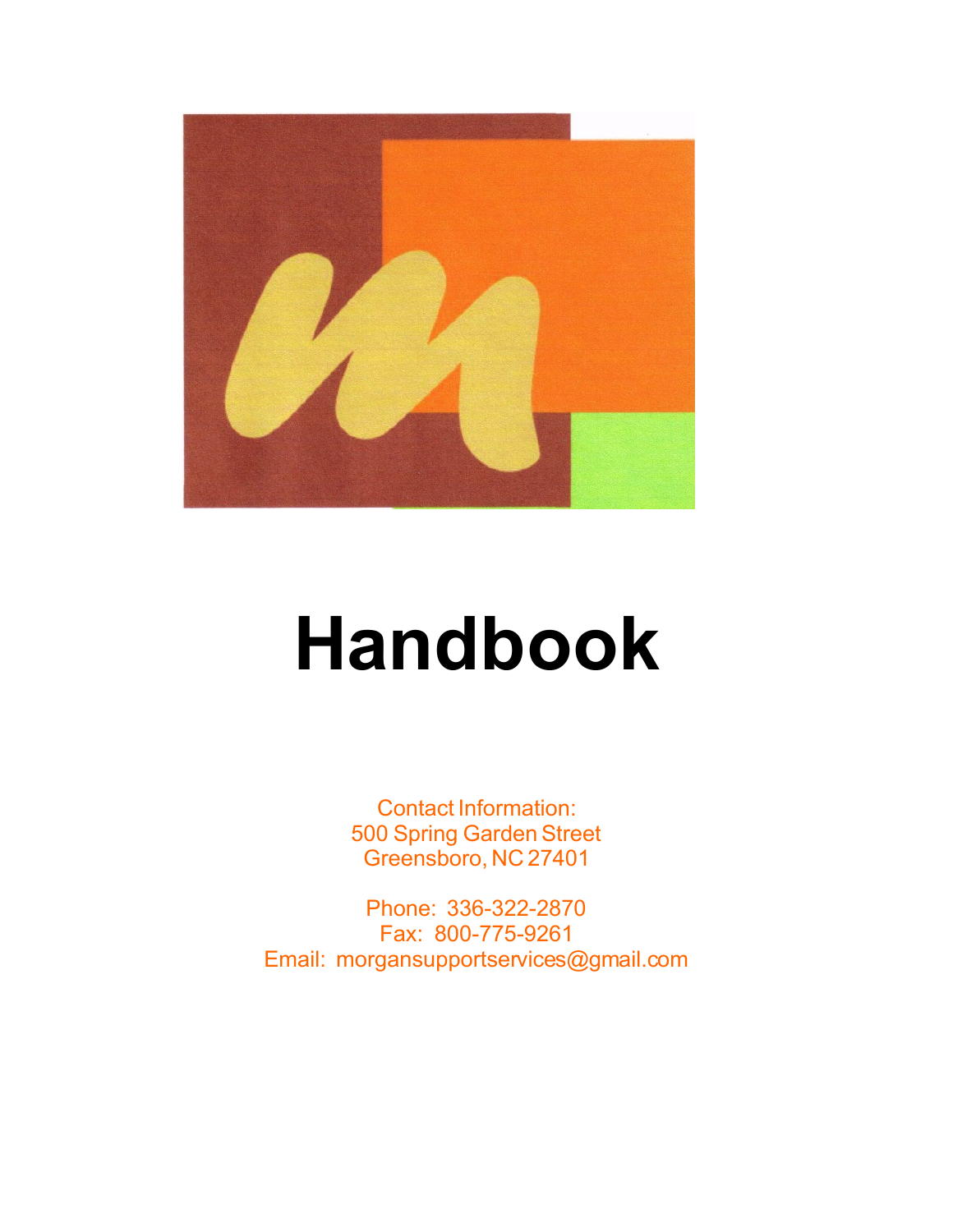# Welcome to Morgan Support Services.

Morgan Support Services recognizes that our agency exist for the sole purpose of providing support to people who want help in meeting their personal goals. Our staff and our services are responsive to your needs and desires so that we can design a program with you that will provide you with activities that are meaningful to you. We work closely with you and everyone on your team to identify how our agency can contribute to the development of your personcentered plan and how we can assist you in bringing to life the goals you have chosen to pursue.

We are committed to a person-centered philosophy in the development and implementation of all aspects of agency operations. When you walk through our doors, you are not a "client" or a "consumer" – you are a person. It is our hope that you will see our language as more than just a different way of speaking, but rather as a reflection of a different way of thinking. We will provide the support you need to be safe and healthy, but as much as possible, the things you want and need in your life will guide the activities we provide, the community involvement you access, and the way in which we support you in reaching your personal goals.

We need to hear from you! We have a suggestion box where you can put your thoughts and ideas. We have meetings every Monday where you will have the opportunity to speak up. You will be involved in developing your annual plan and the goals that you work on while you are with us. You also can check out the information on our website at mssconfidential.com to submit suggestions.

You can always talk with any staff person. You also can request time to talk with any person in management, including Russell Morgan, our Executive Director. If you ever feel like you aren't being heard, please ask someone else in your life – a parent, a guardian, a friend, or a worker from another agency – to contact us on your behalf.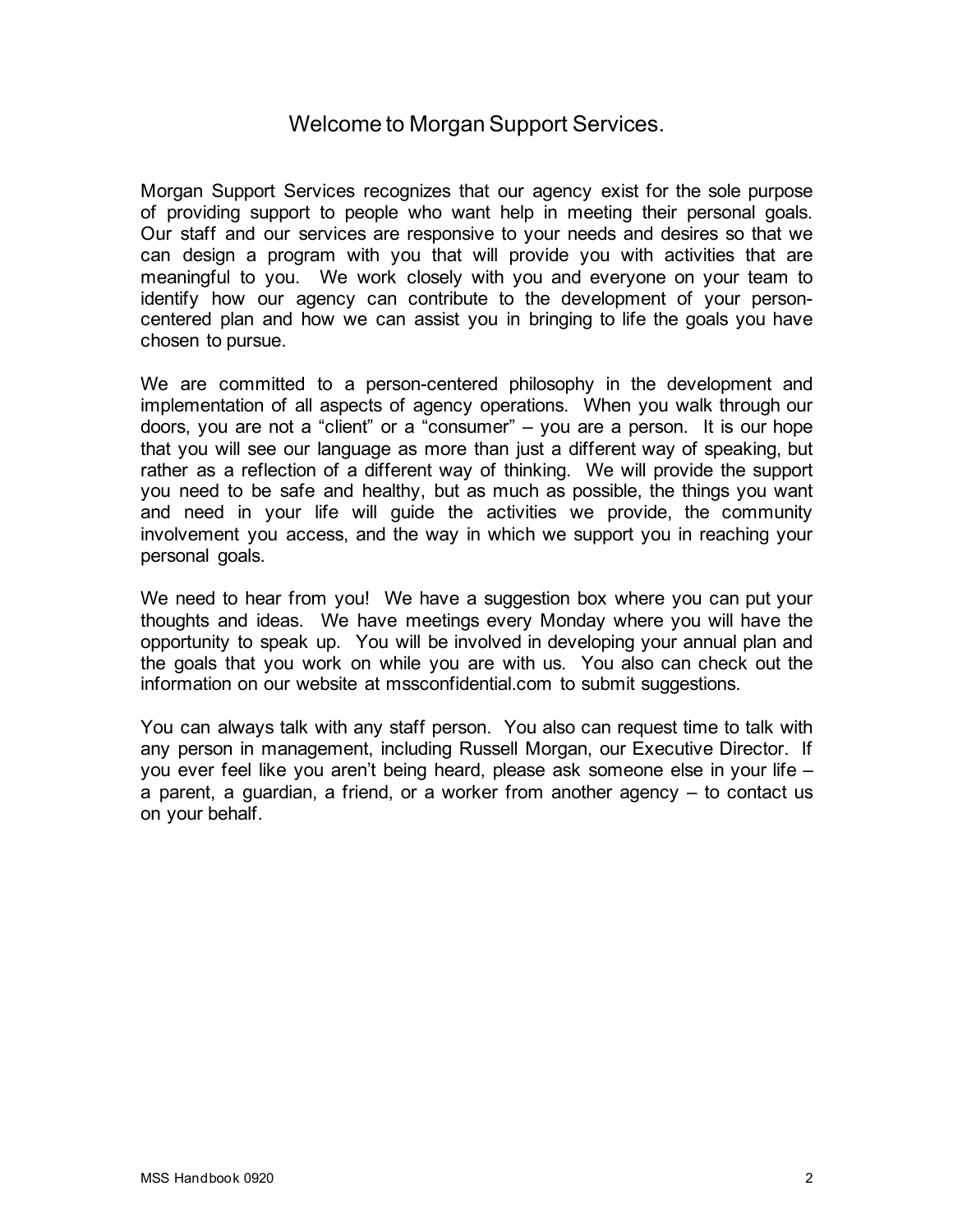# *Mission Statement*

*Morgan Support Services raises the bar in the provision of support services for people in our community living with behavioral health diagnoses and/or developmental disabilities by creating a responsive, inviting, and professional environment in which those we support, those we employ, and our community partners may begin to believe the unbelievable, imagine the unimaginable, and achieve that which may have seemed unachievable.*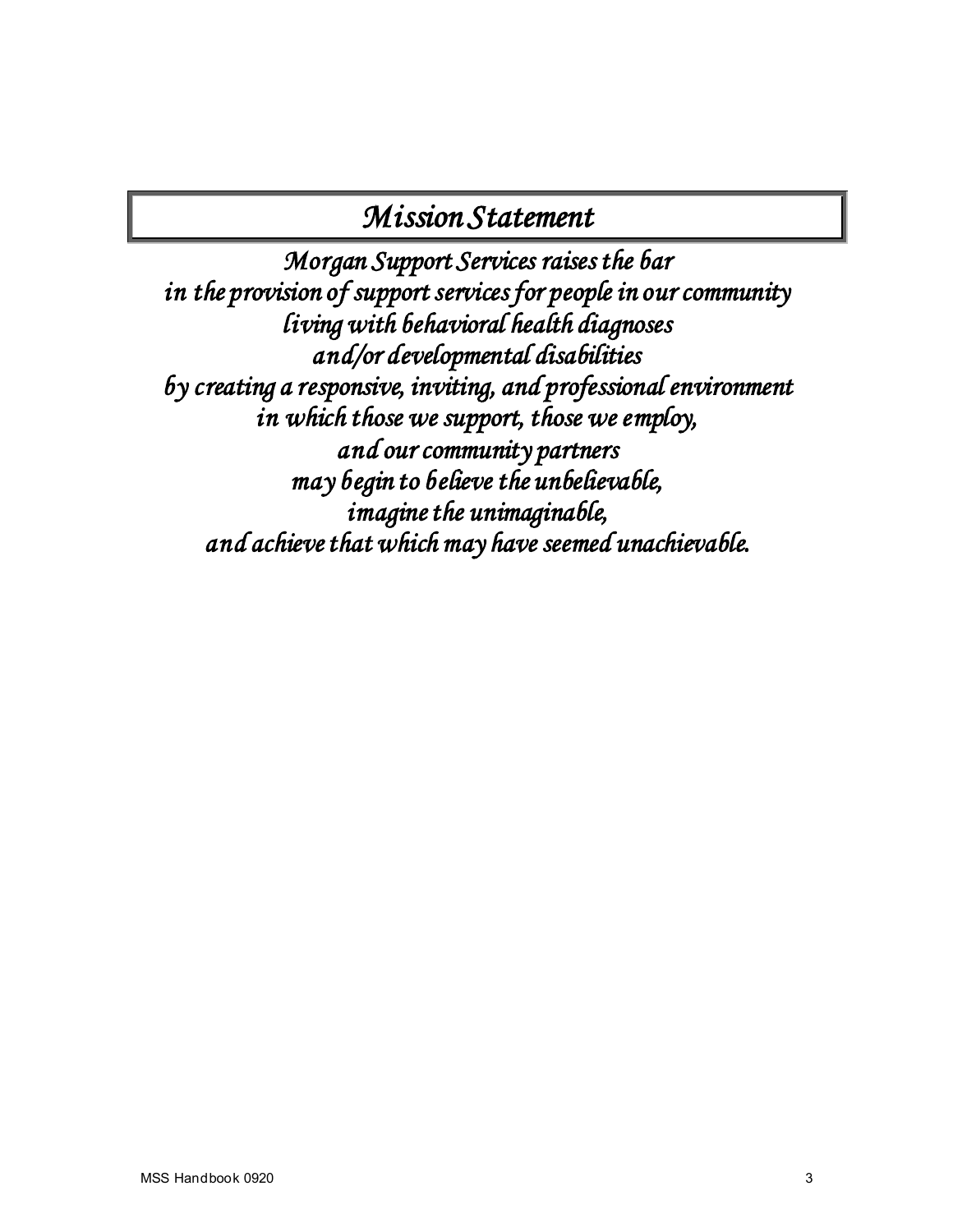# **Our Services**

Morgan Support Services offers Day Support Services and Supported Employment Services.

Day Support Services originate from one of our two licensed facilities. Day Support Services are offered in a group setting. Individual staffing can be provided when necessary to support someone with an identified need for that level of service.

Typical hours of operation are Monday through Friday, 9:00am - 4:00pm. Day Support Services are funded through The NC Innovations Waiver. Some Private Pay options are available and can be discussed with our Executive Director on a case-by-case basis.

We provide services to assist people in finding and maintaining employment that fits their skill set and career aspirations. We offer community-based skills training and development. Supported Employment Services are offered at times that correspond with Day Support Service hours (9:00am - 3:00pm, Monday - Friday) unless otherwise dictated by community training opportunities or by employment hours.

The criteria for acceptance into Morgan Support Services includes:

- Must reside within the MSS service area
- Must meet state eligibility requirements for the program, generally determined by the Care Coordinator OR have a private payor source.
- Must have transportation to the MSS facility (funded through MSS)

(Other criteria may apply.)

Most importantly, our services are tailored to meet your individual needs and preferences. Your input and the input of your chosen treatment team are vital in assuring that MSS understands what you want out of the program in the beginning as well as all along the way. Your preferences may change, and we aim to be flexible and responsive as we work with you to make sure the services we provide are meaningful to you.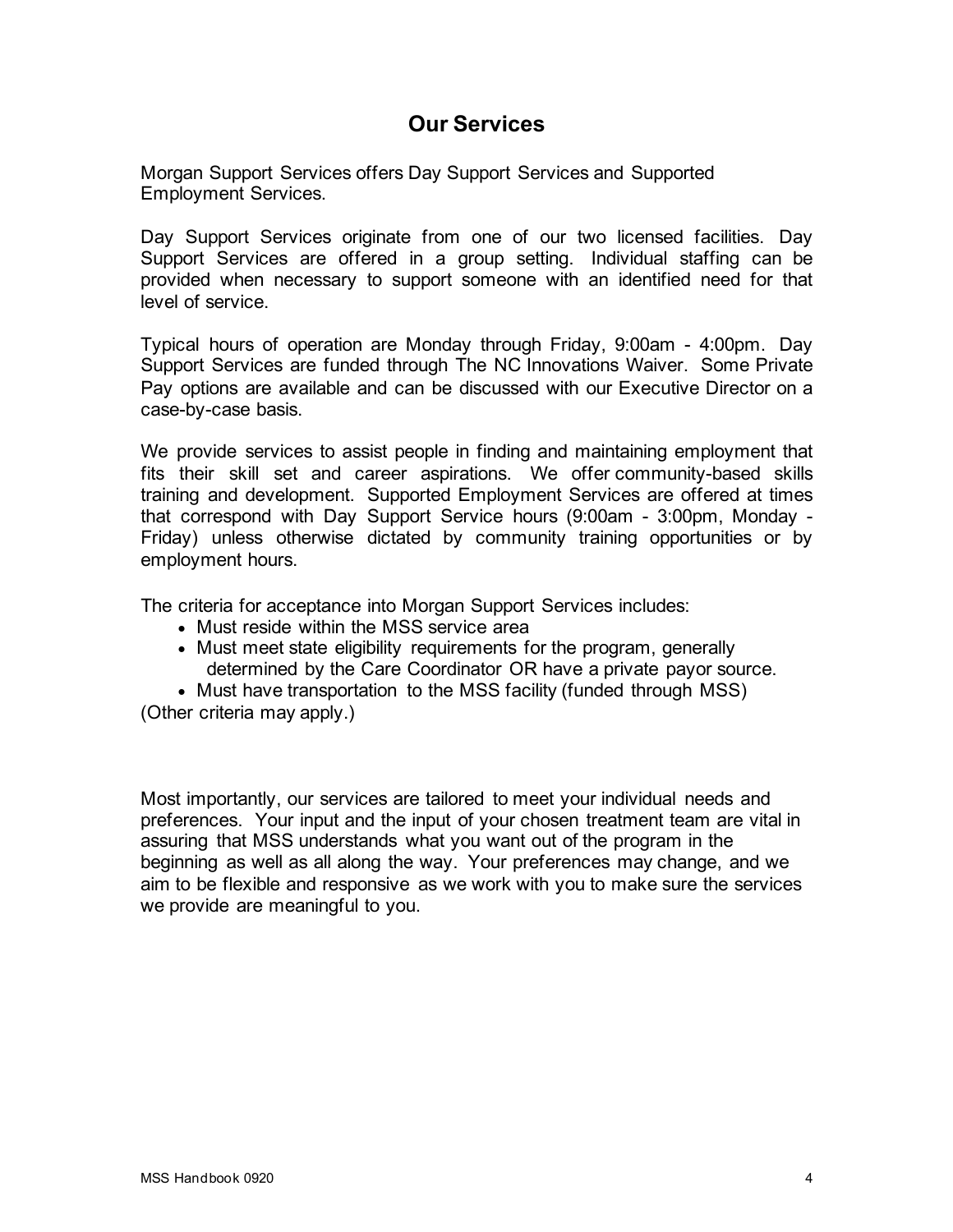# **Your Rights as a Program Participant**

As a part of Morgan Support Services, or any other agency, your rights are protected by federal, state and local regulations. Those rights include the following:

#### **General Statutes**

#### *Right to Treatment and Consent to Treatment*

You have the right to receive age-appropriate treatment for your illness or disability. Your Case Manager/Care Coordinator, along with your input, will have written a treatment or habilitation plan specifically for you that we will implement. Before you agree to your plan, you will be informed of the benefits or risks involved in the services you will receive. You are entitled to a copy of your treatment/habilitation plan. If you have not been provided a copy, you should ask your Case Manager for it.

You have the right to be free from unnecessary or excessive medication. Medication will not be used for punishment, discipline, or staff convenience. It will be administered in accordance with accepted medical standards and only upon the order of a physician as documented in your record.

You have the right to treatment, including access to medical care and habilitation, regardless of age or degree of MH/DD/SA. You have the right to receive necessary treatment for a prevention of physical ailments. You have the right to live as normally as possible while receiving care and treatment. You have the right to have opportunities that enable you to mature physically, emotionally, intellectually, socially, and vocationally to include special education and training in accordance with state and federal law.

Each person or legally responsible person has the right to consent to or refuse any treatment offered by Morgan Support Services. The person who gave consent may withdraw consent at any time. If treatment is refused, the Qualified Professional (QP) will determine whether treatment in some other form is possible. If all appropriate treatment possibilities are refused, you may be discharged. You have the right to have a written discharge plan at time of discharge obtaining recommendations for further services. In an emergency, a person may be administered treatment or medication, **except** as listed below, despite refusal of person or legally responsible person:

- Electroshock therapy
- Experimental drugs or procedures
- Non-emergency surgery

You have the right to contact legal counsel, private physicians, and private MH/DD/SA professionals of your choice at your own expense.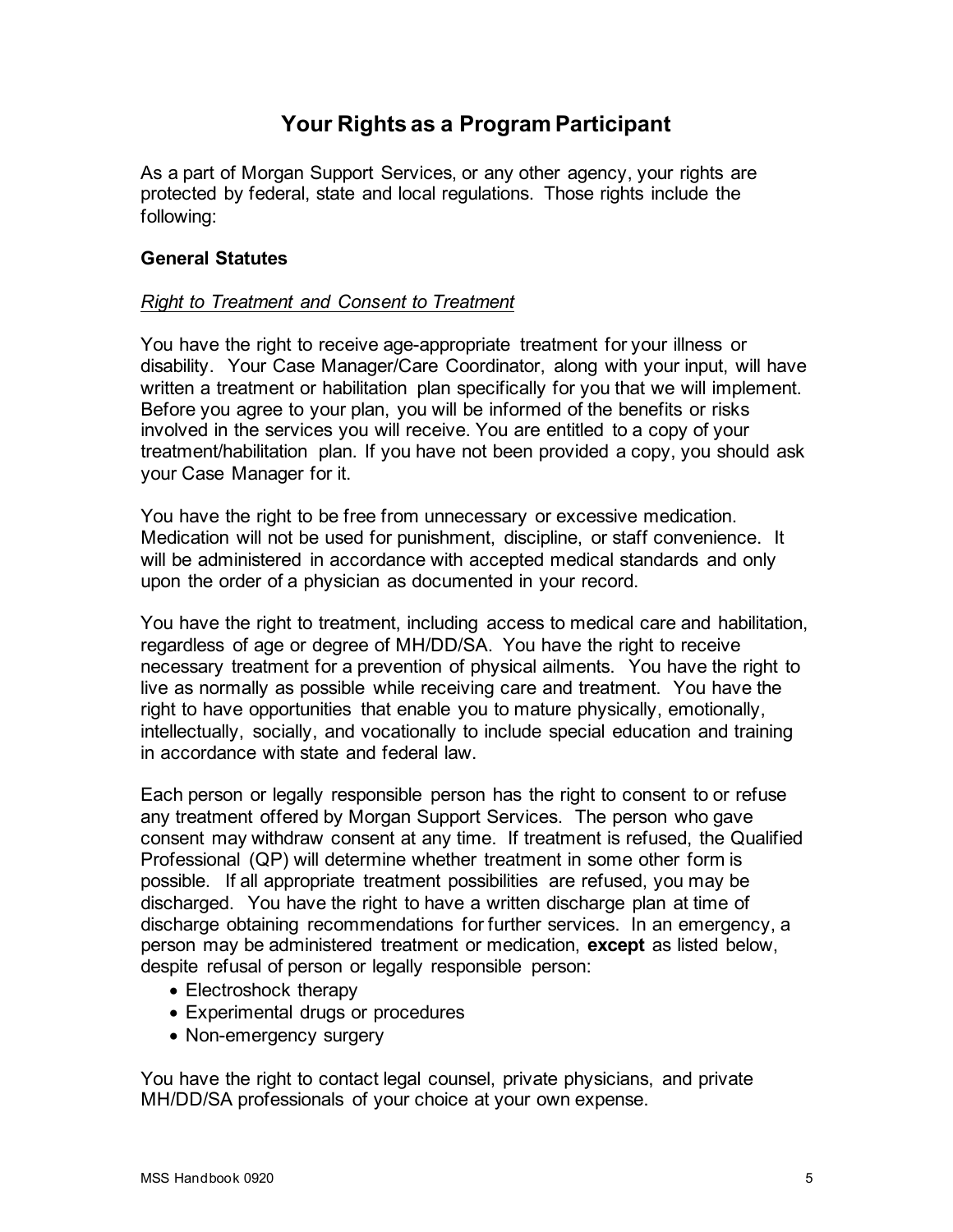# *Civil Rights and Civil Remedies*

Everyone at Morgan Support Services keeps the same right as any other citizen of North Carolina to exercise all civil rights, including the right to dispose of property, execute instruments, make purchases, enter into contractual relationships, register and vote, bring civil actions, and marry and get a divorce, procreate and raise children, freedom of speech and expression, freedom of religious expression, right to own property, equal employment opportunity, equal educational opportunity, freedom from cruel and unusual punishment, unless the exercise of a civil right has been precluded by an unrevoked adjudication of incompetency, or the person was in fact incompetent at the time s/he performed the act.

# *Use of Corporal Punishment*

Corporal punishment may not be inflicted upon any person.

# **General Civil, Legal and Human Rights**

#### *Social Integration*

You have the right of freedom of association. Each person will be encouraged to participate in appropriate and generally acceptable social interactions and activities with others. A person will not be prohibited from such social interactions unless restricted in writing in the clinical record in accordance with G.S. 122C-62(e).

# *Informed Consent*

Each person, or legally responsible person, will be informed of:

- 1. The alleged benefits, potential risks, and possible alternative methods of treatment/habilitation; and
- 2. The length of time for which the consent is valid and the procedures to be followed if you choose to withdraw consent. The length of time for consent for the planned use of a restrictive intervention shall not exceed six months.

Each person or legally responsible person has the right to consent or refuse treatment/habilitation in accordance with G.S. 122C-57. A person's refusal of consent shall not be used as the sole grounds for termination or threat of termination of service unless the procedure is the only viable treatment/habilitation option available at Morgan Support Services.

# *Protection from Harm: Abuse, Neglect or Exploitation*

MSS staff members will protect the people we support from harm, abuse, neglect and exploitation in accordance with G.S. 122C-66.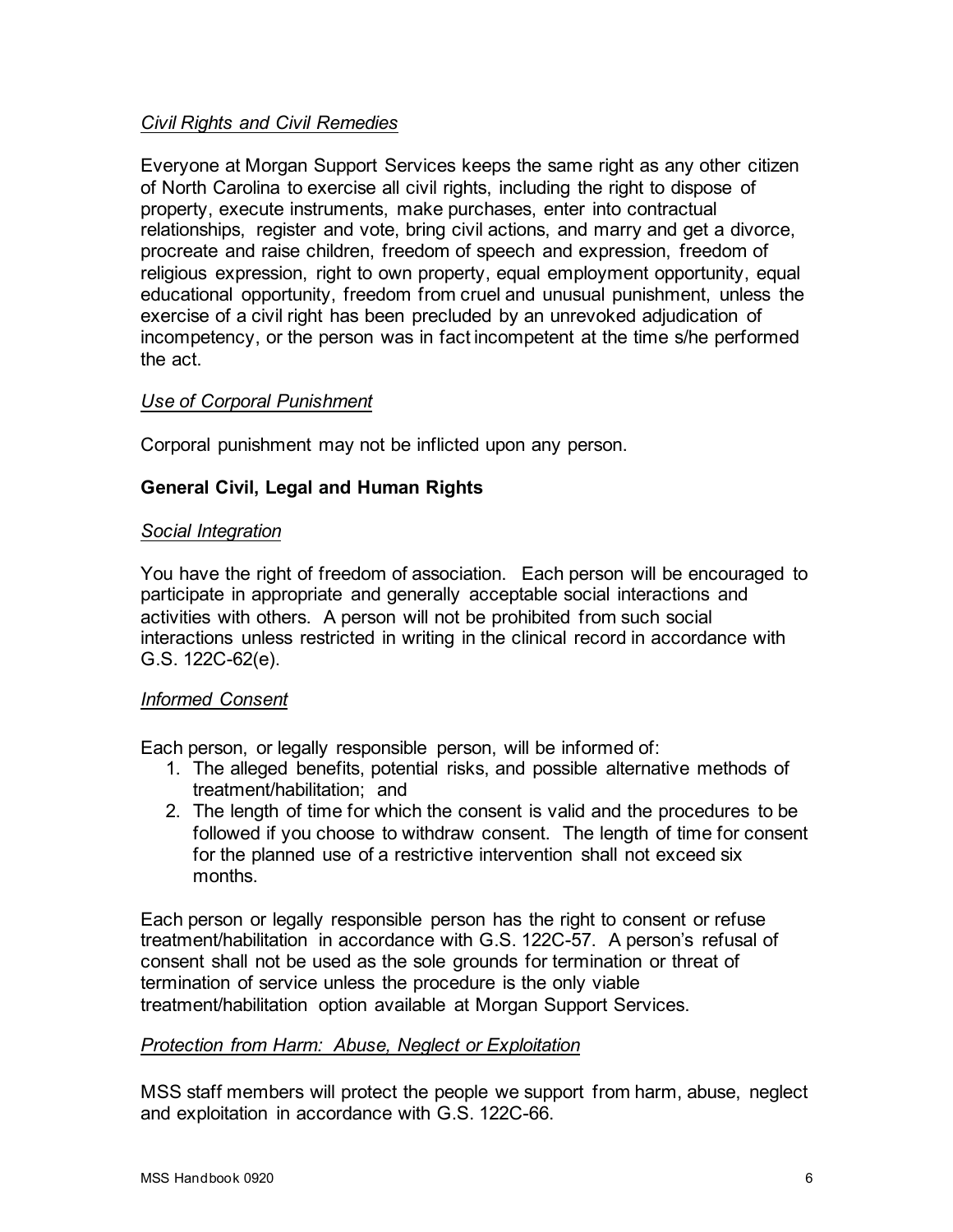You have the right to dignity, human care and freedom from mental and physical abuse, neglect and exploitation. Staff members will not subject anyone to any sort of neglect or indignity, or inflict abuse upon anyone.

Goods or services will not be sold to or purchased from a program participant.

We will use only that degree of force necessary to repel or secure a violent and aggressive person. The degree of force that is necessary depends upon the individual characteristics of the person (such as age, size, and physical and mental health) and the degree of aggressiveness displayed by the person.

#### *Freedom from Retaliation and Humiliation*

People/families will be free from any retaliation or humiliation in the treatment of the person as well as in the complaint process.

# **Human Rights in Community MH/DD/SA Services**

#### *Reporting Abuse, Neglect or Exploitation*

Morgan Support Services will report all instances of alleged or suspected abuse, neglect or exploitation of a person to the County Department of Social Services. The report will be made in writing to include:

- 1. Name and address of the person
- 2. Age of the person
- 3. Nature and extent of the injury or condition resulting from abuse or neglect
- 4. Any other pertinent information regarding the person
- 5. Name, address and telephone number of the staff member filing the report

Morgan Support Services will only permit planned "restrictive" interventions, although physical restraint may be used in an emergency situation when someone is in immediate physical danger and no other interventions are effective. When planned "restrictive" interventions are used, the staff member working with the person will inform the person of the process.

#### *Suspension and Expulsion*

You have the right to be free from threat or fear of unwanted suspension or expulsion from Morgan Support Services. Events which may lead to suspension or expulsion include if you exhibit behavioral concerns that are beyond our ability to support, if your actions put program participants or others within the facility at risk, or if you are non-compliant with your plan of care. All efforts will be made to work with you and your team to avoid suspension or expulsion whenever possible.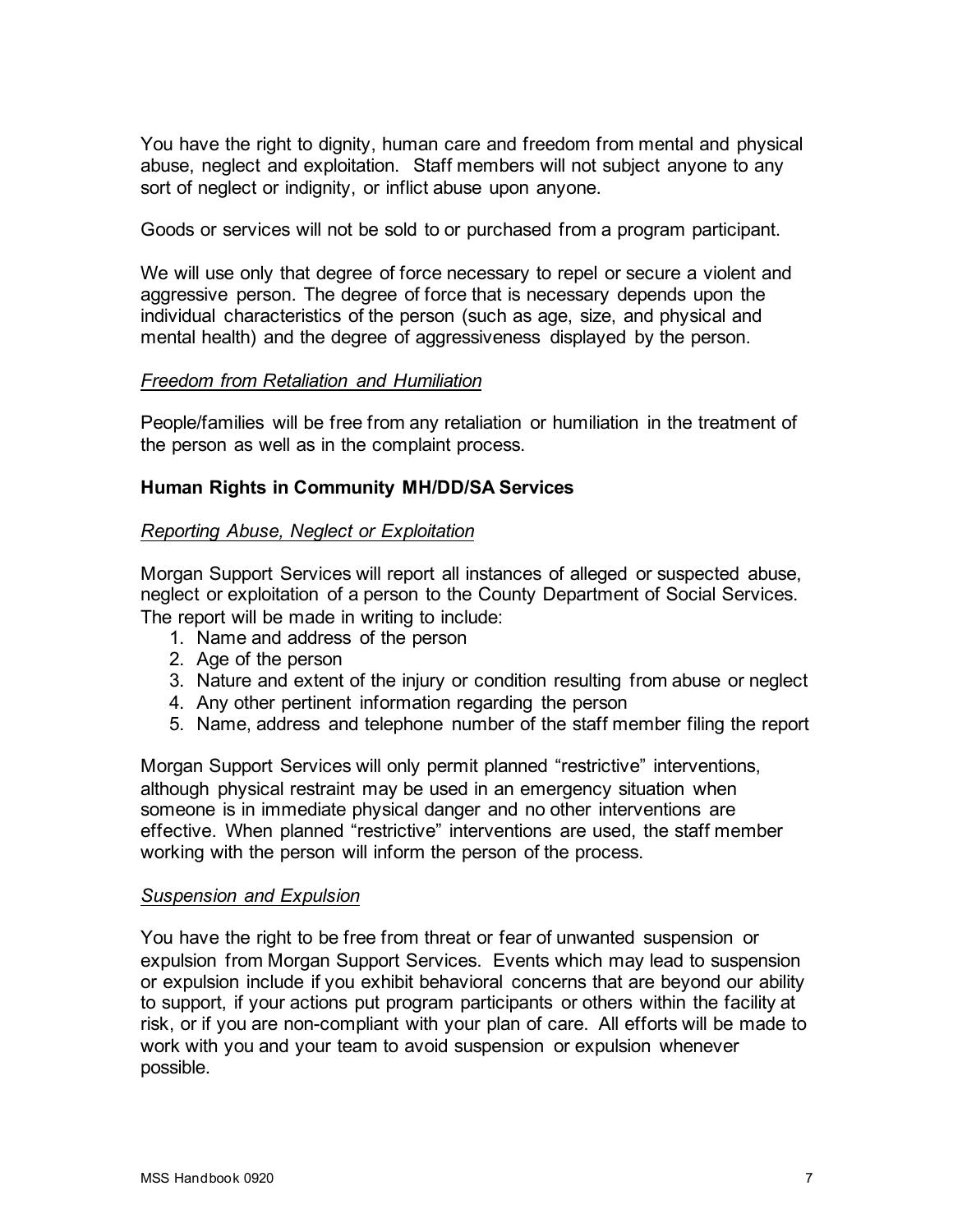# *Changing Provider Agencies*

You have the right to change provider agencies upon a two-week notice to Morgan Support Services. You will not be asked to sign any agreement that would prevent the change.

#### *Concurrent Services*

Your participation in services through MSS in no way affects your ability to receive other services through other agencies outside of the times that you are receiving services through MSS.

#### *Composition of Your Treatment Team*

You have the right to express preferences and provide input into the composition of your treatment team, including the folks who provide direct support to you or oversee your activities while you are with MSS. While not all requests can be honored, we strive to ensure that you are satisfied with the staff who work with you and that you feel staff are well prepared to support you in meeting your personal goals.

MSS will advocate for you to exert this right in other aspects of your treatment team that exist outside of MSS at your request. We would be honored to support you in preparing to have your voice heard in your team meetings or other avenues of communication with your treatment team and others involved in the decisions regarding and implementation of your services array.

#### *Access to Records*

You have a right to access information pertinent to you and your services in sufficient time as needed to facilitate your ability to make decisions regarding your services or other aspects of your life.

#### *Search and Seizure*

You have the right to be free from unwarranted invasion of privacy.

Morgan Support Services will conduct a search of a person if the person possesses or is suspected to possess any item that may be deemed harmful to him/herself or others. If the item is found it will be relinquished to the person's responsible person or, in the absence of the responsible person, the Care Coordinator.

#### *Other Rights*

You have the right to access or referral to legal entities for appropriate representation, self-help support services, and advocacy support services.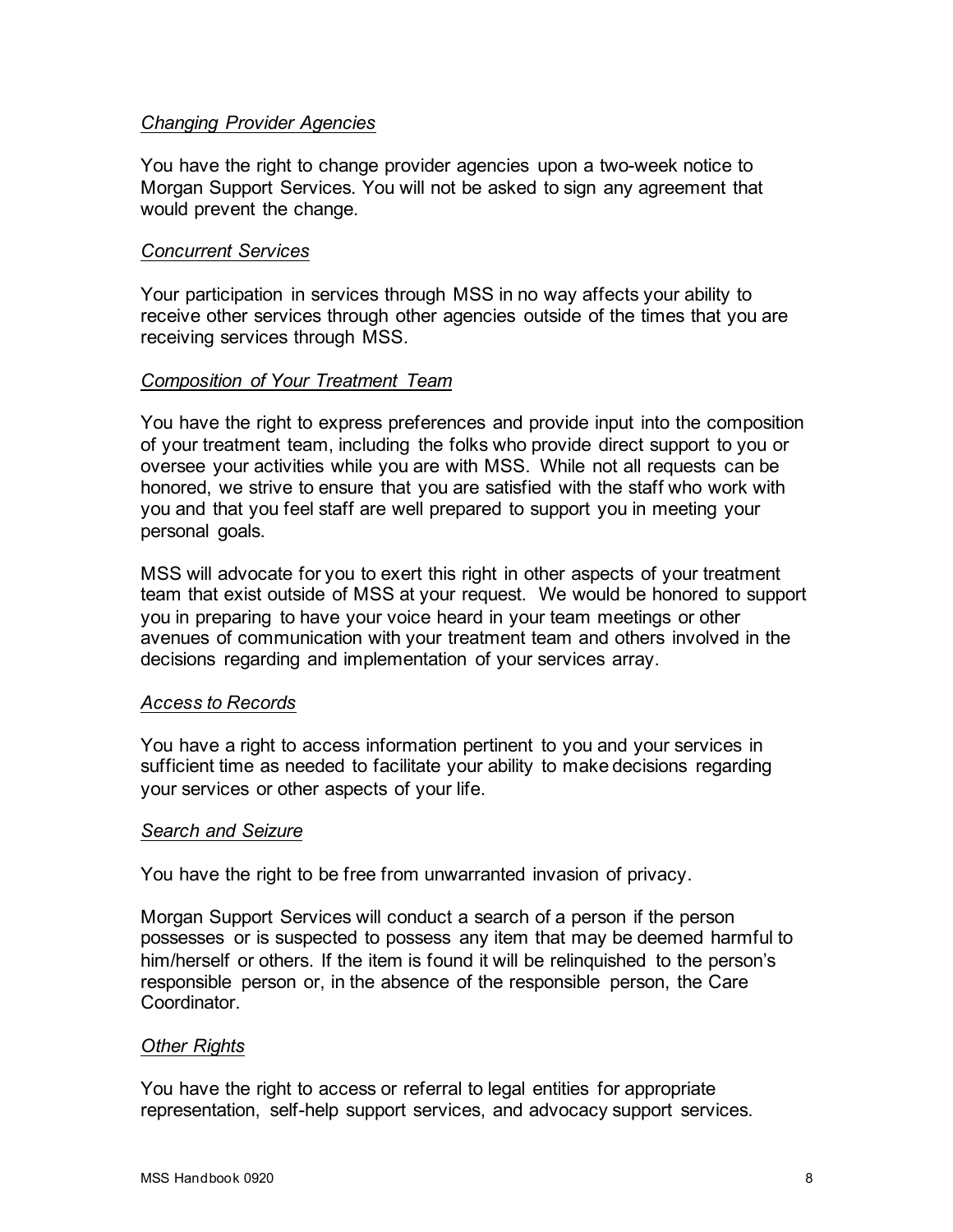# **Treatment/Habilitation Rights**

#### *Least Restrictive Alternative*

Morgan Support Services will provide services/support that promote a safe and respective environment including, but not limited to

- 1. Using the least restrictive and most appropriate settings and methods.
- 2. Promoting coping and engagement skills that are alternatives to injurious behavior to self or others.
- 3. Providing choices of activities meaningful to the person.
- 4. Sharing of control over decisions with the person or legally responsible person and staff.

# *Approved Interventions*

The following interventions have been approved for use in Morgan Support Services when necessary:

- 1. Exclusionary Time-out The removal of a person to a separate area or room from which exit is **not** barred for the purpose of modifying behavior.
- 2. Contingent Withdrawal The person is denied the opportunity to participate in ongoing interesting and rewarding activities for a period exceeding 5 minutes. (Differentiated from Exclusionary Time-out in that the activity is denied, but the continued proximity to the activity, stimuli and/or social group is maintained.)
- 3. Physical Restraint limitation of one's freedom of movement by utilizing therapeutic holds

# *Prohibited Procedures*

Morgan Support Services prohibits those interventions which have been prohibited by statute or rule, including:

- 1. Any intervention which would be considered corporal punishment under G.S. 122C-59.
- 2. The contingent use of painful body contact.
- 3. Substances administered to induce painful bodily reactions.
- 4. Electric shock (excluding medically administered electroconvulsive therapy).
- 5. Insulin shock.
- 6. Unpleasant tasting foodstuffs.
- 7. Contingent application of any noxious substances which include, but are not limited to, noise, bad smells or splashing with water.
- 8. Any potentially physically painful procedure, excluding prescribed injections, or stimulus administered to the person for the purpose of reducing the frequency or intensity of a behavior.
- 9. Any interventions that are not part of the planned "restrictive" interventions.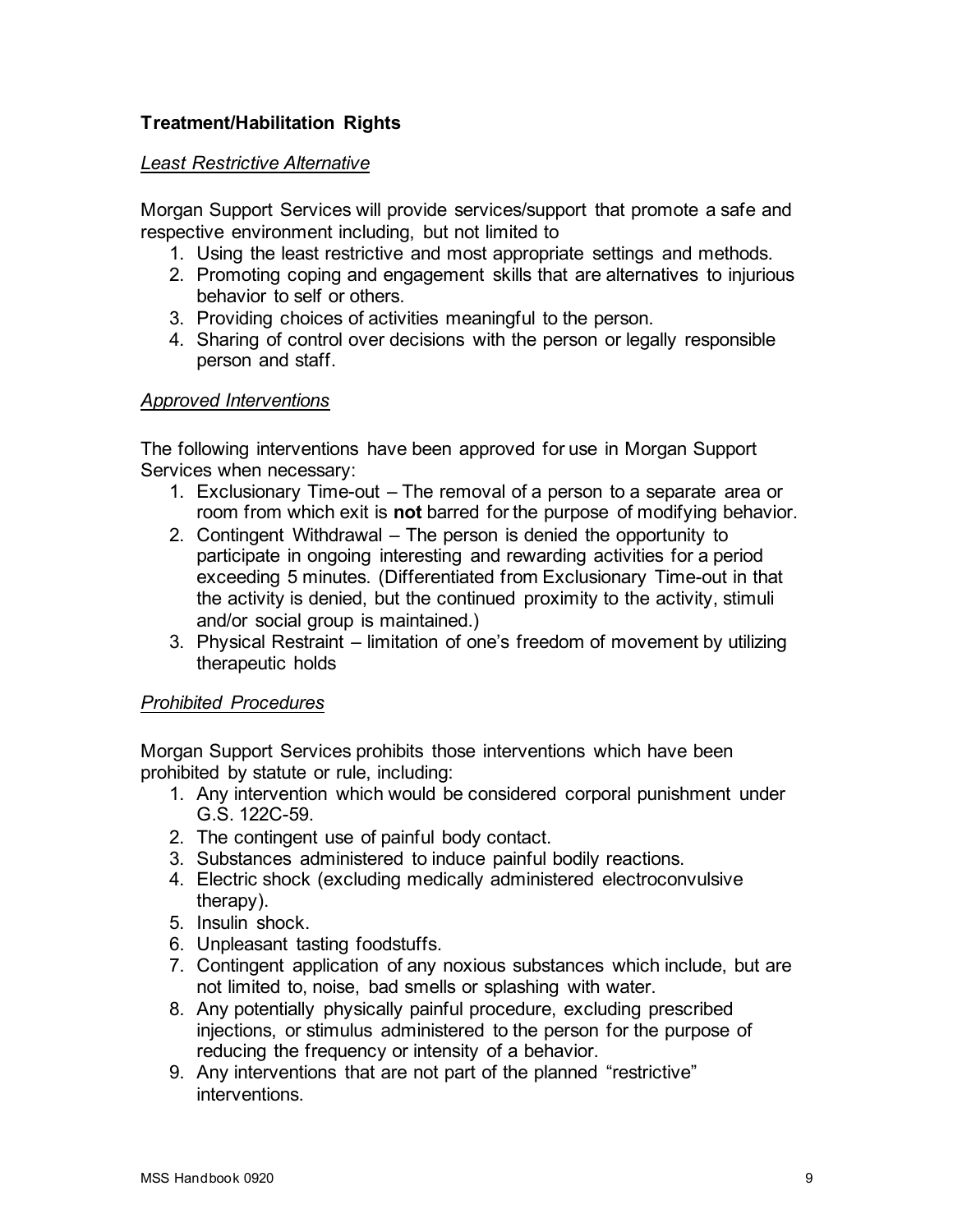# **Confidentiality and Disclosure Without Consent**

State and federal laws protect the confidentiality of your information as a participant with this agency, and allow for release of information only with your written consent or otherwise as the law may require or permit. There may be instances in which pertinent information may be disclosed without your express written consent.

Information about a person's care could be released in the following situations:

- The health or safety of a family member or someone else is in serious danger
- The court orders that we disclose information in a legal action brought against you or your family
- You or your family bring legal action relating to services or this agency
- If you have been assigned a legal guardian or have authorized someone to act as power of attorney, that person may authorize release of information on your behalf
- A review or audit of medical records has been ordered to comply with federal regulations
- An external advocate requests disclosure on your behalf
- If requested by another service agency, which is currently involved in your treatment, under service coordination by your Case Manager

Every attempt will be made to contact you first and secure consent for release before information is disclosed. Documentation of theses attempts will be made in the clinical record.

If disclosure is required without your written consent, Morgan Support Services staff will document the disclosure in your record and the designated employee must authorize the release of information. Morgan Support Services must then contact you as soon as possible.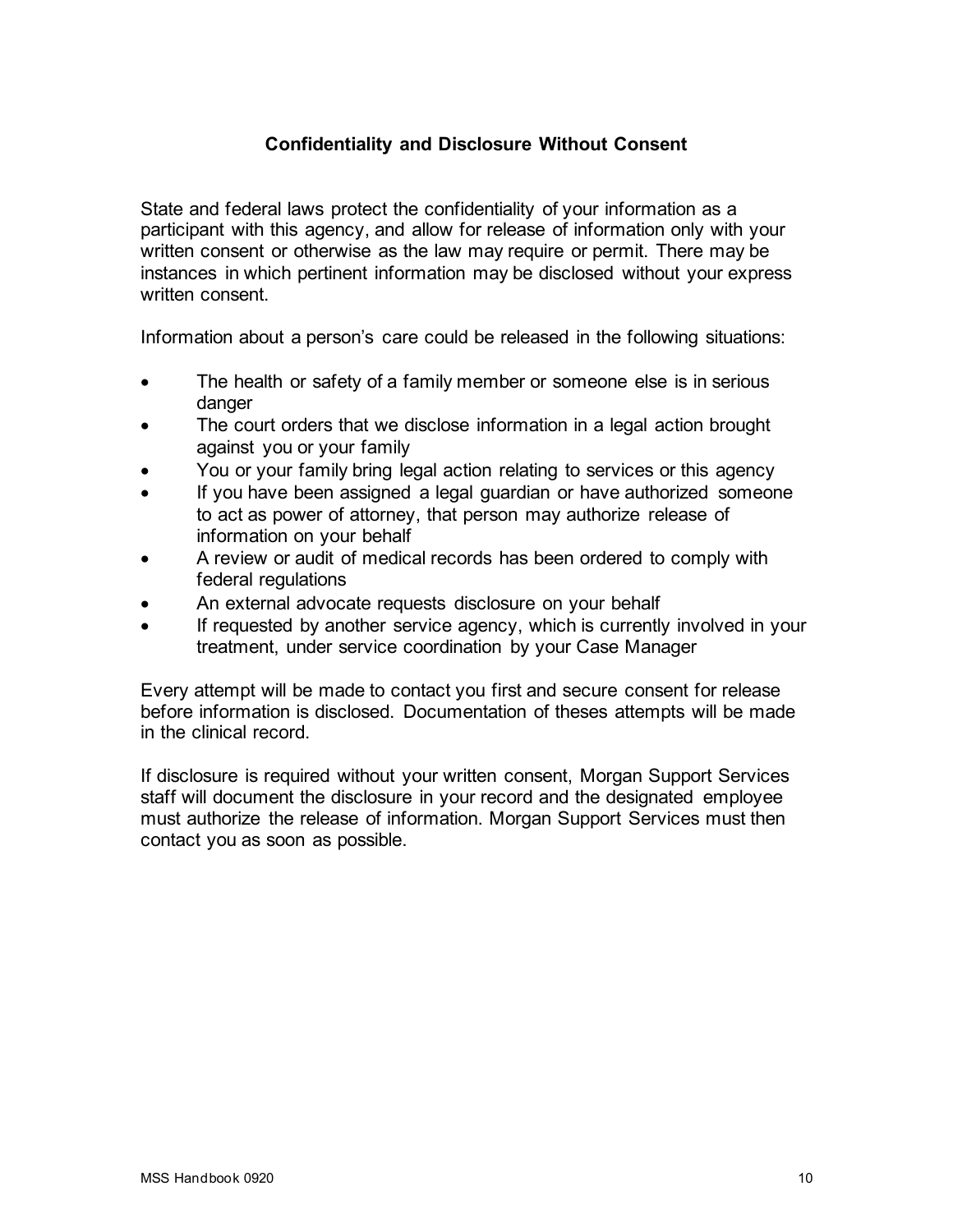# **Your Privacy Rights**

Morgan Support Services is dedicated to protecting your health information. We are required by law to maintain the privacy of protected health information (PHI) and to provide you with this notice of our legal duties and privacy practices with respect to PHI.

#### **How Your Health Information will be Used and Disclosed**

MSS may use and disclose your PHI in performing business activities, which we call "health care operations". These health care operations allow us to improve the quality of care we provide and reduce health care costs. We may also use and/or disclose your information in accordance with federal and state laws for the following purposes:

#### Health Care Operations

- 1. Reviewing and improving the quality, efficiency and cost of care that we provide to you and other individuals we support.
- 2. Improving health care and lowering costs for groups of people who have similar health problems and to help manage and coordinate the care for these groups of people.
- 3. Reviewing and evaluating the skills, qualifications, and performance of health care providers supporting you.
- 4. Providing training programs for non-health care professionals to help them practice or improve skills (i.e. billing clerks, assistants, etc.)
- 5. Cooperating with outside organizations that assess the quality of the care we and others provide.
- 6. Cooperating with outside organizations that evaluate, certify or license health care providers, staff or facilities.
- 7. Assisting various people who review our activities.
- 8. Planning for our organization's future operations.
- 9. Conducting business management and general administrative activities related to our organization and the services we provide, including providing information.
- 10.Resolving grievances within our organization.

You have the right to only have released the minimum amount of information necessary for coordination of care and services.

#### Appointment Reminders

We may contact you to provide appointment reminders.

#### Treatment Information

We may use and disclose PHI about you to provide health care treatment to you.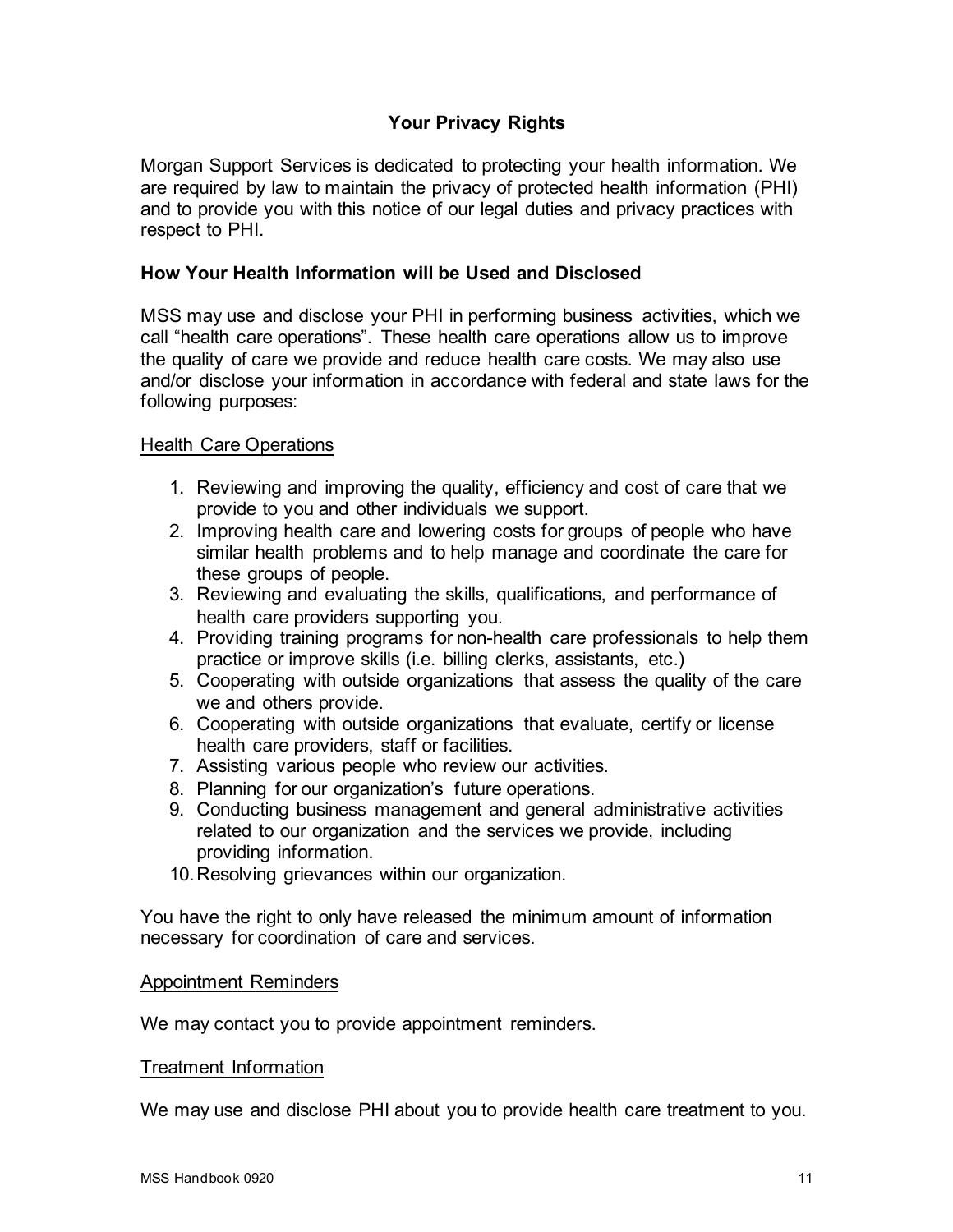## Payment Services

- 1. We may use and give your medical information to others to bill and collect payment for the treatment and services provided to you.
- 2. We may share portions of your health information to billing departments, insurance companies, or hospital departments.

Participants who qualify for Medicaid-sponsored services will not be billed for any services. Participants whose services are funded through private pay arrangements will be billed according to the terms of the private pay contract.

#### Agency Directory

We may use PHI to maintain a directory within Morgan Support Services.

#### Fund Raising

We may contact you to raise funds for MSS.

#### Disclosure to Department of Health and Human Services

We may disclose health information when required by the United States Department of Health and Human Services as part of an investigation or determination of our compliance with relevant laws.

#### Family and Friends

Unless you object, we may disclose your health information to family members, other relatives or close personal friends when the health information is directly relevant to that person's involvement with your care.

#### **Notification**

Unless you object, we may use or disclose your health information to notify a family member, a personal representative or another person responsible for your care of your location, general condition or death.

#### Disaster Relief

We may disclose your health information to a public or private entity, such as the American Red Cross, for the purpose of coordinating with that entity to assist in disaster relief efforts.

#### Health Oversight Activities

We may use or disclose your health information for public health activities, including the reporting of disease, injury, vital events and the conduct of public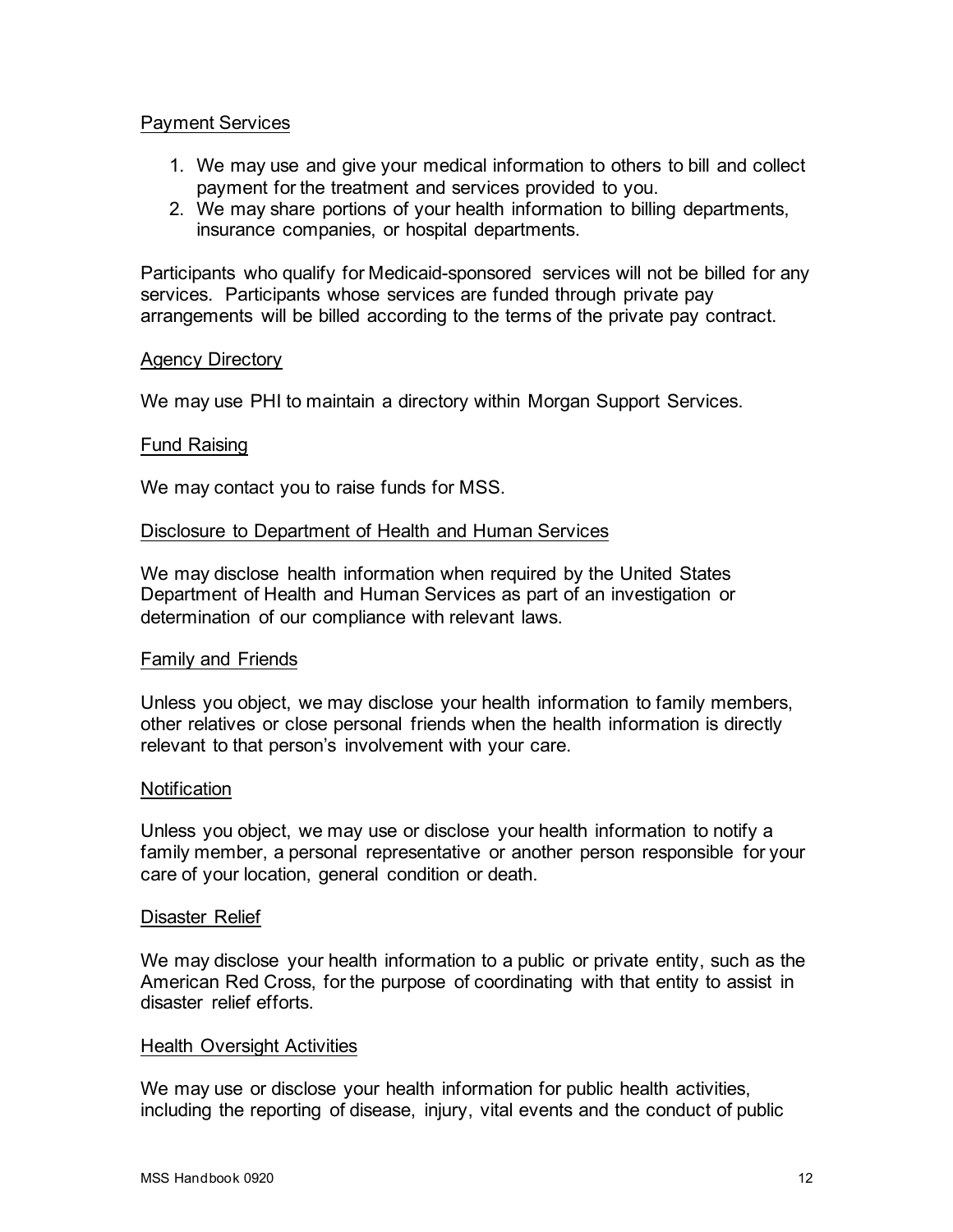health surveillance, investigation and/or intervention. We may disclose your health information to a health oversight agency for oversight activities authorized by law, including audits, investigations, inspections, licensure or disciplinary actions, administrative and/or legal proceedings.

#### Abuse or Neglect

We may disclose your health information when it concerns abuse, neglect or violence to you in accordance with federal and state law.

#### Legal Proceedings

We may disclose your health information in the course of certain judicial or administrative proceedings.

#### Law Enforcement

We may disclose your health information for law enforcement purposes or other specialized governmental functions.

#### Coroners, Medical Examiners and Funeral Directors

We may disclose your health information to a coroner, medical examiner or a funeral director

#### Organ Donation

If you are an organ donor, we may disclose your health information to an organ donation and procurement organization.

#### Research

We may use or disclose your health information for certain research purposes if an Institutional Review Board or a privacy board has altered or waived individual authorization, the review is preparatory to research or the research is on only decedent's information.

#### Public Safety

We may use or disclose your health information to prevent or lessen a serious threat to the health or safety of another person or to the public.

#### Workers' Compensation

We may disclose your health information as authorized by laws relating to workers' compensation or similar programs.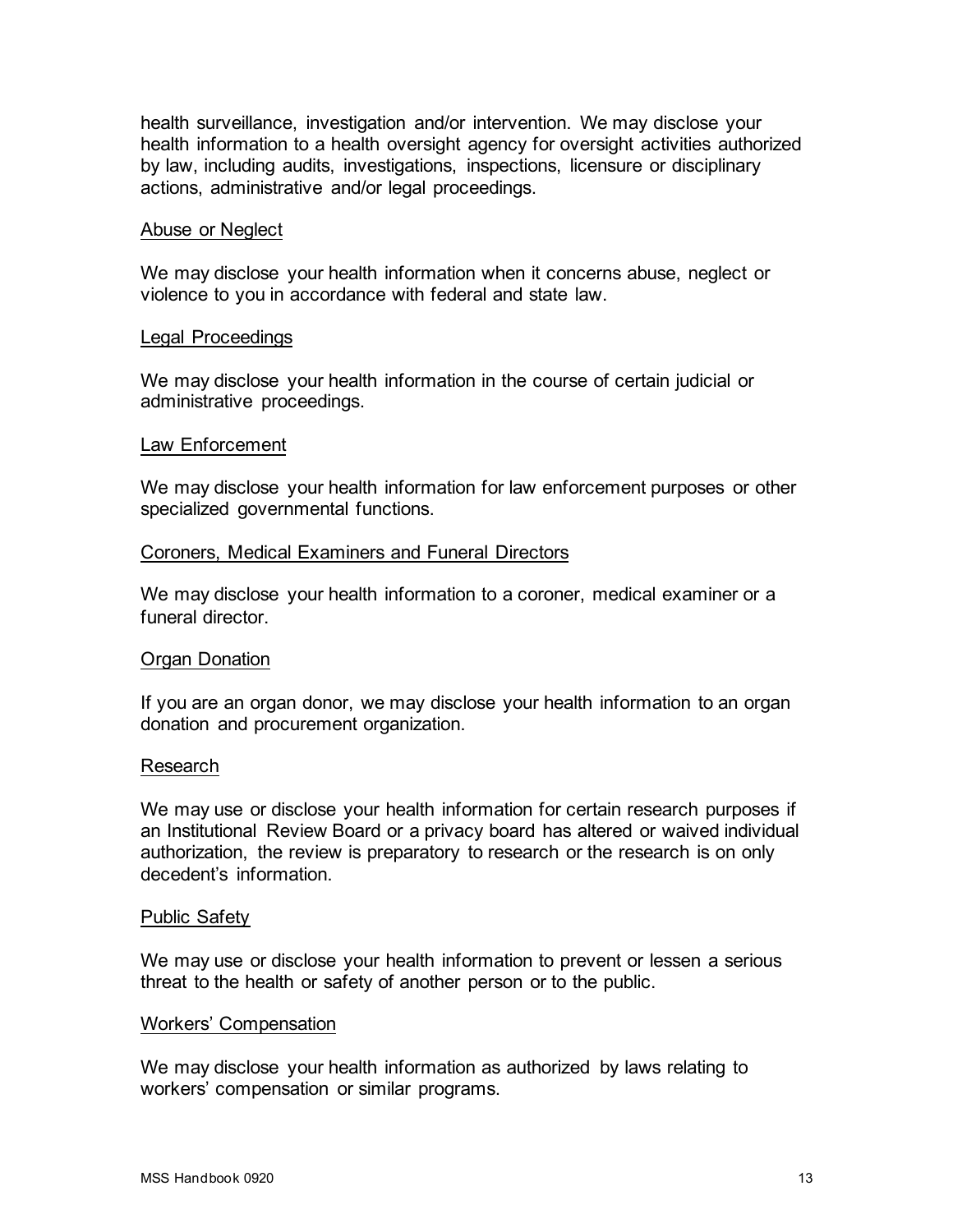# Business Associates

We may disclose your health information to a business associate with whom we contract to provide services on our behalf. To protect your health information, we require our business associates to appropriately safeguard the health information of our participants.

#### Authorization

We will not use or disclose your health information for any other purpose without your written authorization. Once given, you may revoke your authorization in writing at any time. To request a Revocation of Authorization form, you may contact:

Morgan Support Services 500 Spring Garden Street Greensboro, NC 27401 336-323-2870

We will disclose confidential information about you to you in the following instances: for court order; DA, prosecuting attorney, or your attorney ordering mental exams; an attorney of employee/facility if relevant to operations of facility; an attorney upon your or your legally responsible person; to district court judge for purposes of court proceedings. We may disclose confidential information if it is in the best interest of you, in order to file a petition for competency/guardianship purposes.

# **Your Rights Regarding your Health Information**

You have the following rights with respect to your health information:

- $\triangleright$  You may ask us to restrict certain uses and disclosures of your health information. We are not required to agree to your request, but if we do, we will honor it.
- $\triangleright$  You have the right to receive communications from us in a confidential manner.
- $\triangleright$  Generally, you may inspect and copy your health information. This right is subject to certain specific exceptions, and you may be charged a reasonable fee for any copies of your records.
- $\triangleright$  You may ask us to amend your health information. We may deny your request for certain specific reasons. If we deny your request, we will provide you with a written explanation for the denial, and information regarding further rights you may have at that point.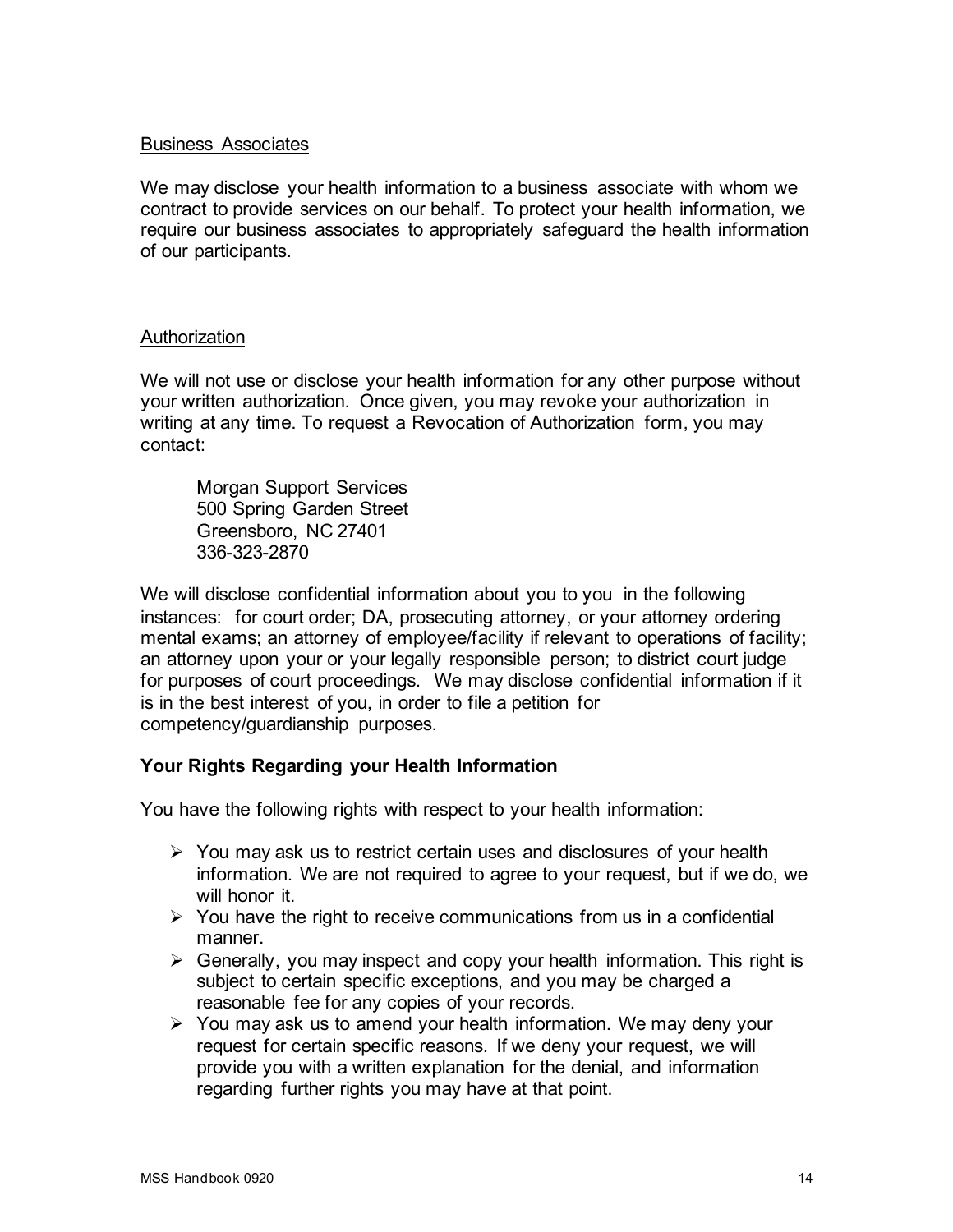- $\triangleright$  You have the right to receive an accounting of the disclosures of your health information made by Morgan Support Services during the last six years (following February 1, 2008), except for disclosures for treatment, payment or healthcare operations, disclosures which you authorized and certain other specific disclosure types.
- $\triangleright$  You have the right to complain to us and/or to the United States Department of Health and Human Services if you believe that we have violated your privacy rights. If you choose to file a complaint, you will not be retaliated against in any way.

#### Additional details regarding the possible release of confidential information

In response to a written request of the next of kin/family member/designee who has a legitimate role in the therapeutic services offered, we will: (1) Provide the information requested based upon determination that providing this information will be to the person's therapeutic benefit, and provided that the person or his/her legally responsible person has consented in writing to the release of the information requested; or (2) Refuse to provide the information requested based upon the responsible professional's determination that providing this information will be detrimental to the therapeutic relationship between person and professional; or (3) Refuse to provide the information requested based upon the responsible professional's determination that the next of kin/family member/designee does not have a legitimate need for the information requested.

We may disclose information regarding admission/discharge of a person to the person's next of kin when determined that the disclosure is in the best interest of the person. The professional shall notify next of kin/family member/designee after the request of the person, notification of admission to a facility, transfer to another facility, decision to leave the facility against medical advice, discharge, and referrals/appointments.

We shall provide the next of kin/family member/designee with notification of the person's diagnosis, the prognosis, the medications prescribed (dosage and side effects) and the progress of the person, provided that the person or his/her legally responsible person has consented in writing or orally in the presence of a witness selected by the person, prior to the release of this information. Both the person's or the legally responsible person's consent and the release of this information shall be documented in the person's clinical record. This consent shall be time limited and is subject to revocation by the consenting individual.

We may release confidential information to the referring physician or psychologist.

In this facility: employees, students, consultants or volunteers involved in the care of a person, may exchange confidential information as needed for the purpose of carrying out their responsibility in serving the person.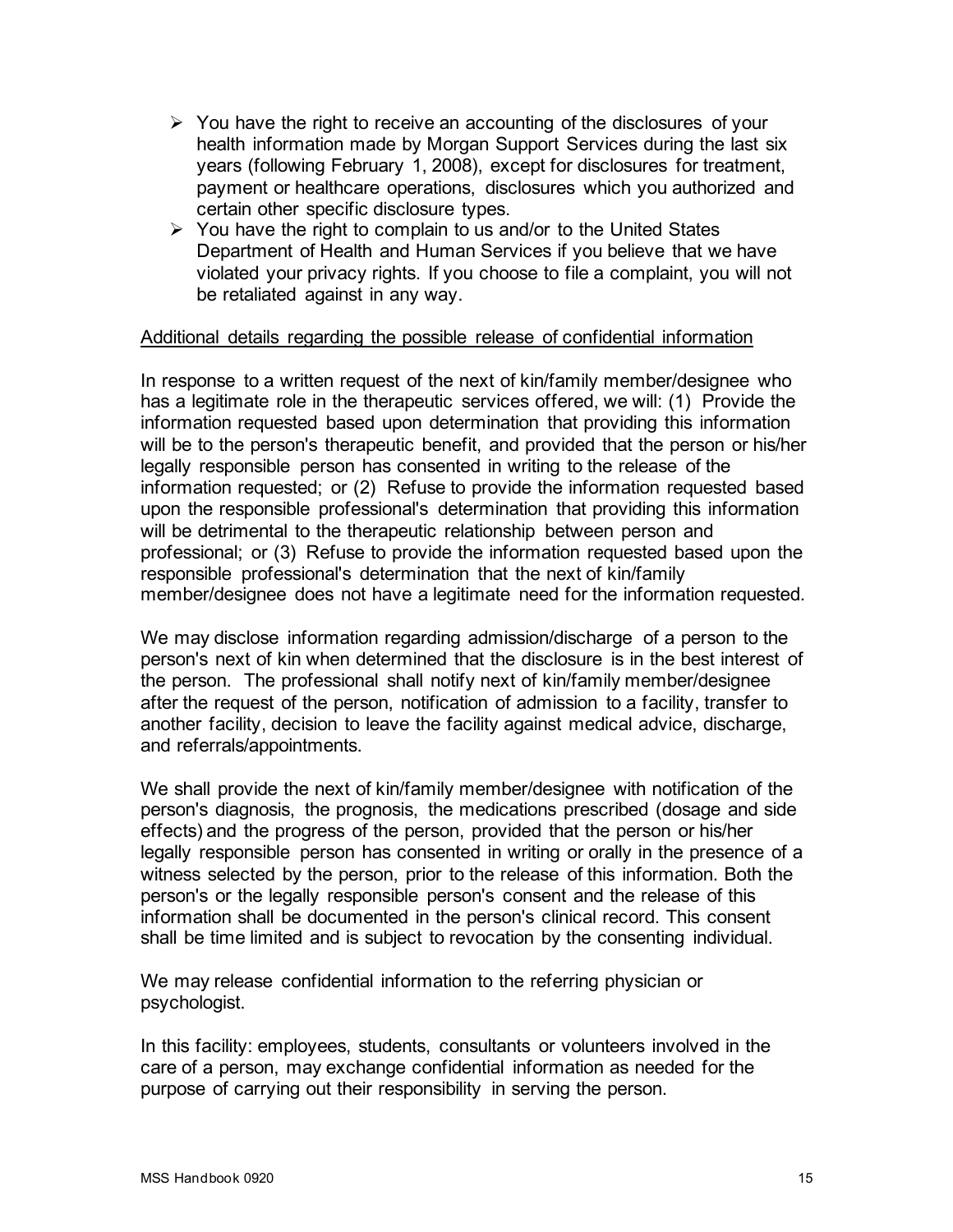We may disclose confidential information to a provider of support services under written agreement in which the provider acknowledges that he/she will safeguard and not further disclose the information.

We may disclose advance instruction for mental health treatment or confidential information from an advance instruction to a physician, psychologist, or other QP when it is determined that disclosure is necessary to give effect to or provide treatment in accordance with the advance instruction.

We may exchange confidential information with a physician or other health care provider who is providing emergency medical services to a person. Disclosure of the information is limited to that necessary to meet the emergency as determined by the professional.

We may disclose confidential information when there is an imminent danger to the health or safety of the person or another individual or there is a likelihood of the commission of a felony or violent misdemeanor.

We will disclose confidential information to the person in the following instances: for court order; DA, prosecuting attorney, or person's attorney ordering mental exams; an attorney of employee/facility if relevant to operations of facility; an attorney upon the request of the competent adult or the legally responsible person; to district court judge for purposes of court proceedings.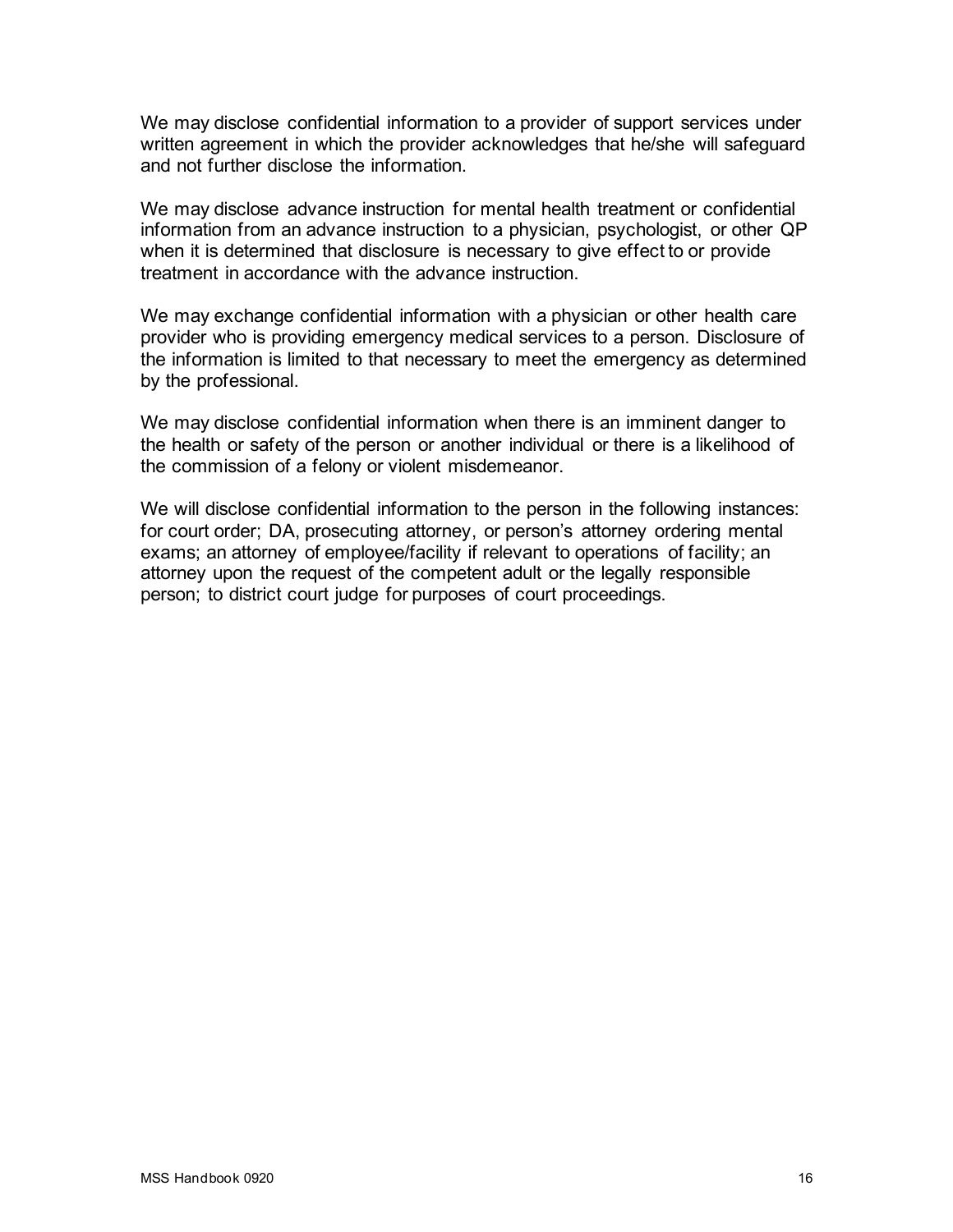We, at Morgan Support Services, truly care for the people we support and make every effort to ensure that they are happy with the services they receive. We realize that there may be times, however, that something just doesn't seem to be quite right.

If you are dissatisfied with the services being provided by Morgan Support Services or if you wish to file a grievance against perceived unfair treatment, the follow procedures can be followed:

MSS will classify complaints in two (2) categories:

- Informal generally received verbally via the telephone or in person. Informal complaints are usually of a less serious nature and can be resolved more quickly and easily. Informal complaints will be recorded on the Complaint Information Form as described below.
- Formal a written complaint from you will be considered a formal complaint. You may utilize the Program Participant Complaint Form to register a formal complaint directly to MSS.

#### Program Participant Complaint Information Form

To assist you as quickly as possible and expedite the resolution process, person/family complaints may be received by any employee. Complaints received by staff members, either in person or on the telephone, will be recorded on the Program Participant Complaint Information Form.

- 1. The employee will complete the form in its entirety, recording the nature of the situation exactly as you stated it.
- 2. The employee will assure you that the concern will be directed to the appropriate personnel for resolution, and that he/she will be contacted for further investigation and/or to report the results.
- 3. Immediately upon completion of the Complaint Information Form, the employee will route it to the Executive Director/designee for investigation and resolution, with a copy to the Administrative Director/designee for tracking.
- 4. The Executive Director/designee will investigate the complaint within 48 hours. The investigation may include an interview with involved parties via a home visit or phone contact and/or a review of the clinical record. The investigation will be noted on the Program Participant Complaint Information Form, along with the resolution/outcome.
- 5. The Executive Director/designee will advise you of the findings and resolution/outcome by phone, in person, or in writing as is appropriate for the situation within one week of the complaint.
- 6. The Quality Enhancement Director/designee will be responsible for ensuring a conclusion to the situation for records purposes.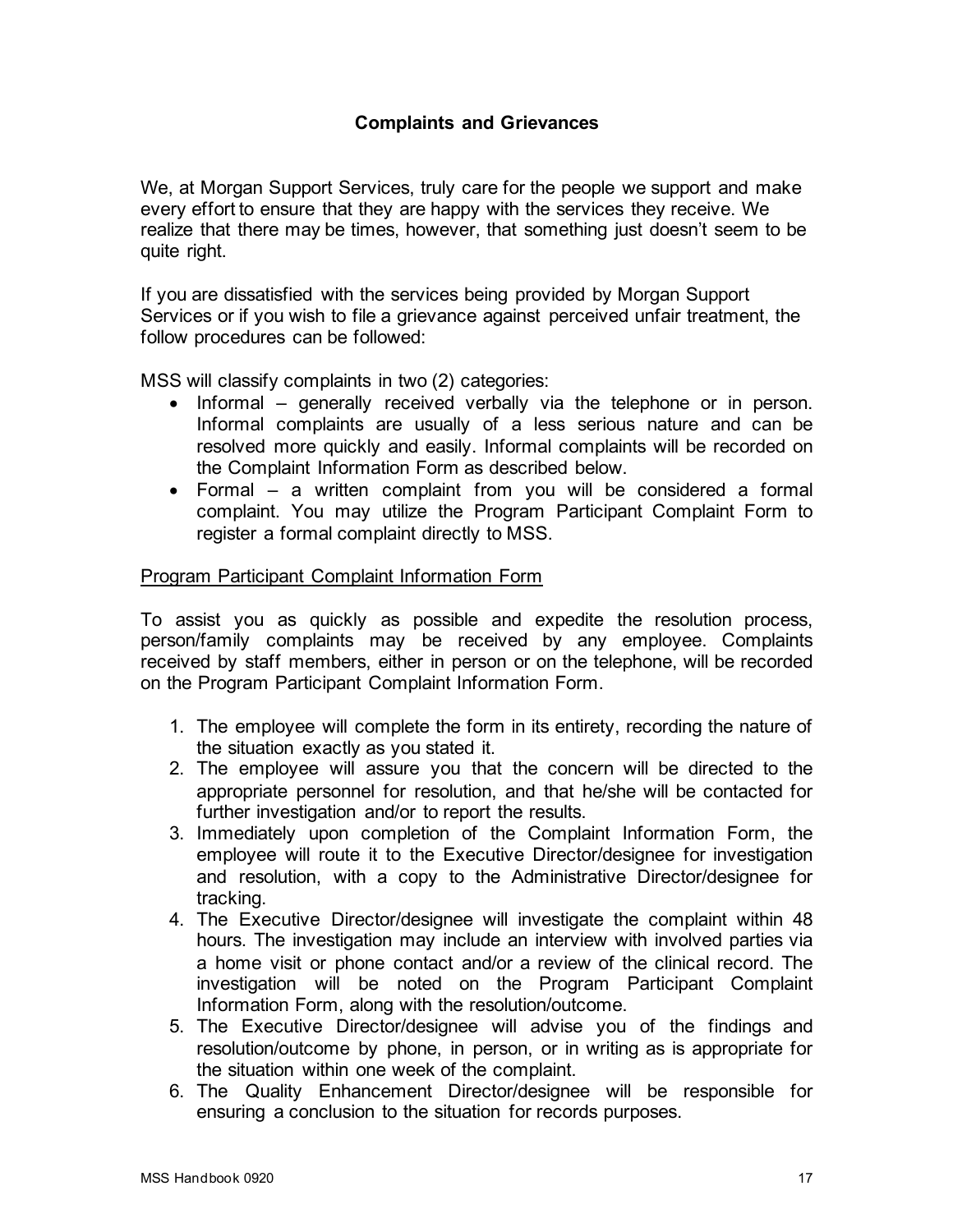# Program Participant Complaint Form

If you choose to register a formal complaint, you may utilize the Program Participant Complaint Form. A copy of the Program Participant Complaint Form will be included in the Orientation Packet.

- 1. The Program Participant Complaint Form will be forwarded to the Executive Director/designee for investigation and resolution with a copy to the Quality Enhancement Director/designee for tracking.
- 2. The Executive Director/designee will begin an investigation within 48 hours. The investigation may include an interview with involved parties via a home visit or phone contact and/or a review of the clinical record. The investigative process and resolution or actions taken will be noted on the Program Participant Complaint Form.
- 3. The Executive Director/designee will advise you of the findings and resolution/actions taken in writing within one week of the complaint.
- 4. The Quality Enhancement Director /designee will be responsible for ensuring a conclusion to the situation for records purposes.

Complaints, formal and informal, will be reported quarterly to the Human Rights (HR) Committee, which is comprised of non-agency members. The HR Committee may be convened at any time should the situation(s) warrant it. The committee will review the complaints and resolutions to ensure fairness to you and to make recommendations for improvement to management.

# Complaints Regarding Abuse, Neglect, Misappropriation of Program Participant's **Property**

Substantiated complaints regarding staff abuse, neglect, misappropriation of program participant/family property will be reported to the appropriate local/state boards and agencies, including Protective Services, in accordance with state requirements.

Naturally, we would prefer to solve any issues internally by following the guidelines above. If you feel you cannot get the information or help you need, you can get help from:

# **Disability Rights North Carolina**

This is North Carolina's Protection and Advocacy (P&A) system. Its purpose is to "protect and advocate for the human and legal rights of individuals with mental illness or developmental and other disabilities." The toll free number is **1-877-235-4210**.

#### **North Carolina Mental Health Consumer's Organization, Inc. 1-800-326-3842**

# **North Carolina Careline**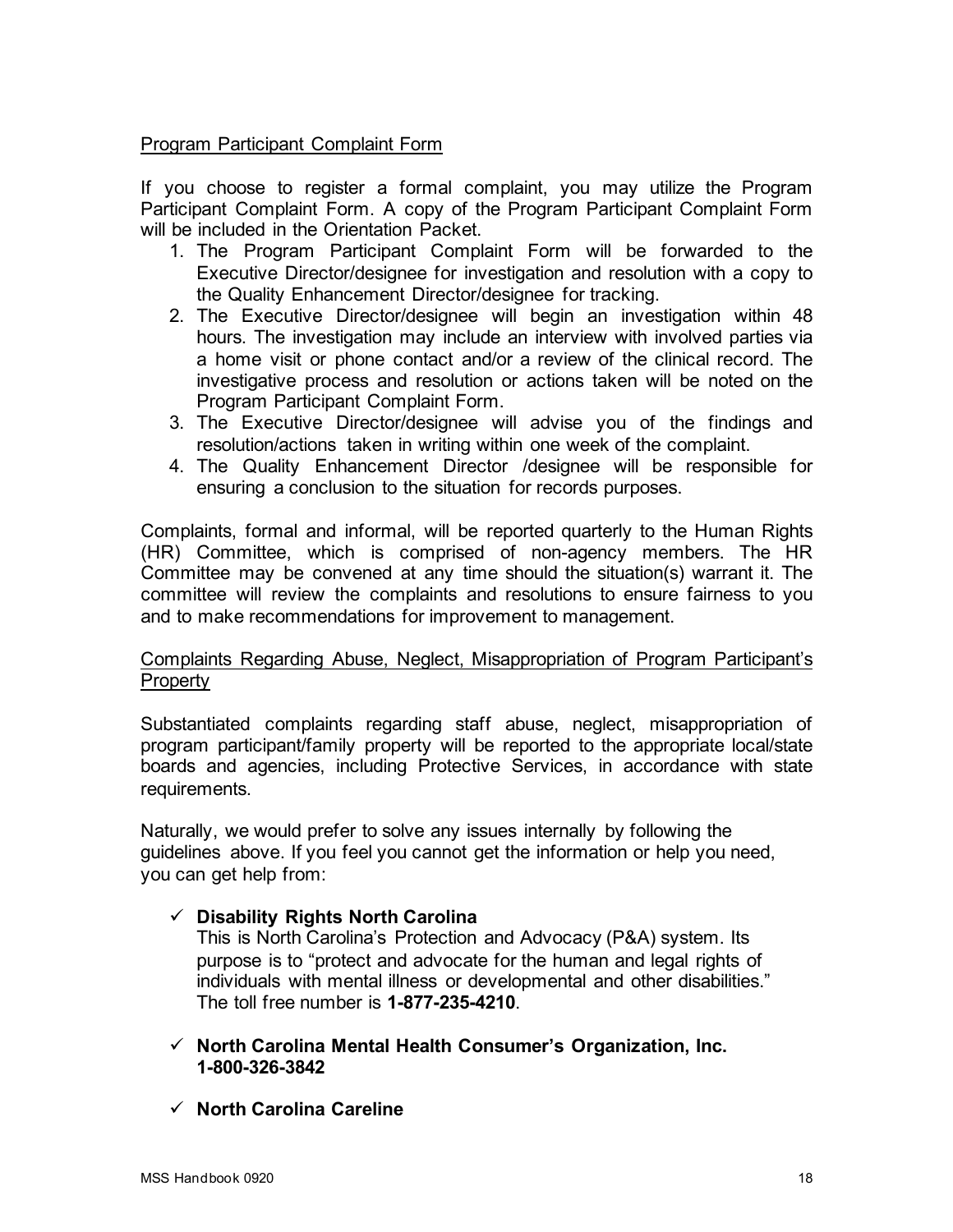# **1-800-662-7030**

# **Governor's Advocacy Council 1-800-832-6922**

The above toll-free numbers are open Monday through Friday, 8:00 a.m. to 5:00 p.m.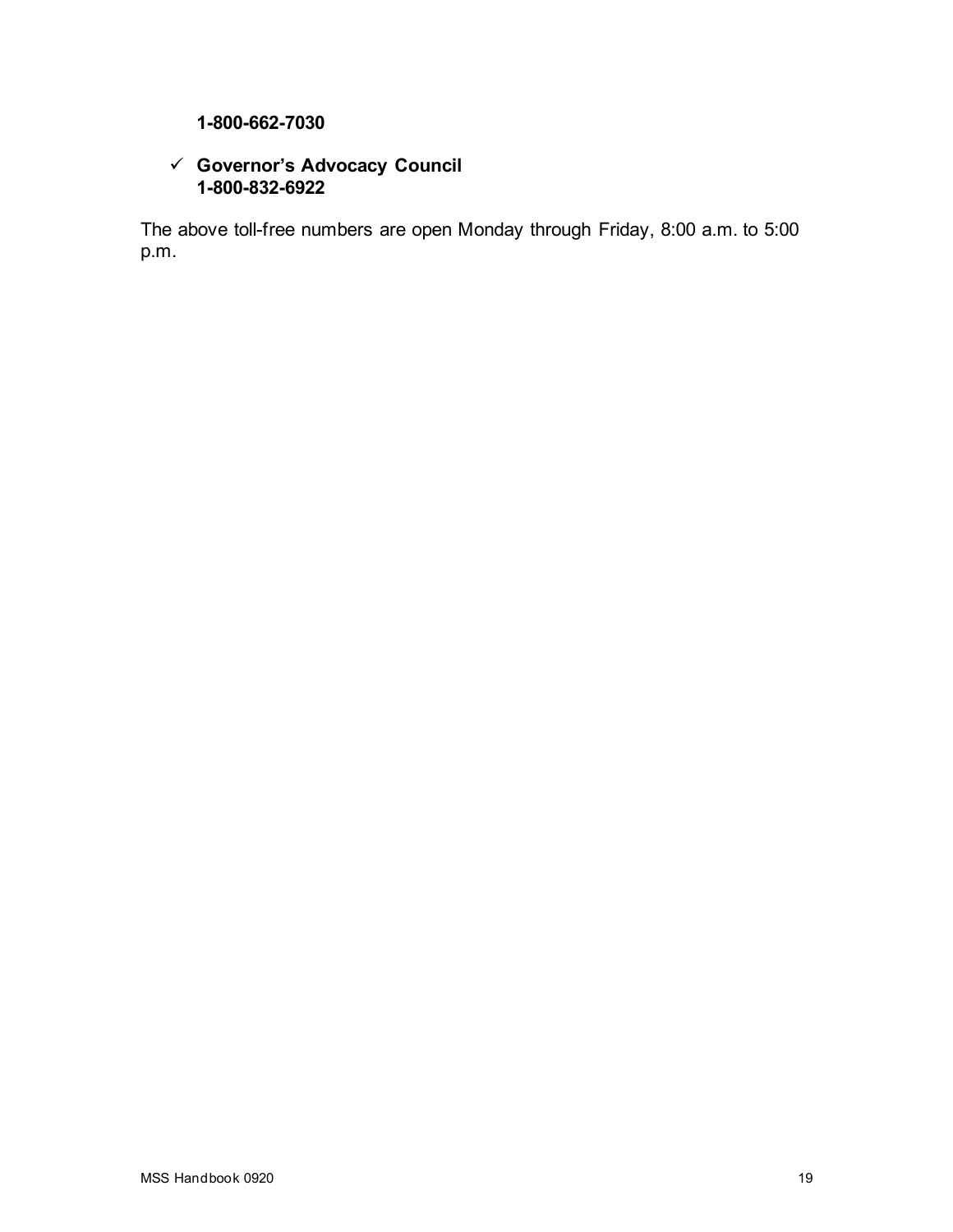# **Responsibilities**

Not only do you have many rights as a participant, you also have some responsibilities. In order for Morgan Support Services, or any agency, to provide the best possible service for you or your family member, we anticipate that you will:

- 1. Attend and participate in all treatment team meetings. These meetings are held to determine the best treatment plan for the person and your active participation is very valuable.
- 2. Keep Morgan Support Services informed of any change in address, phone number, emergency contacts, medication, Medicaid eligibility or any other information that may affect our provision of services for you.
- 3. Acknowledge and understand that Morgan Support Services has the final decision regarding who works with the person based on federal and state employee qualification requirements, and MSS policies pertaining to employment standards.
- 4. Support the staff in their accomplishments of the person's progress by continuing to work on the person's goals in the home environment.
- 5. Comply with MSS standards for demeanor, treating all people with dignity and respect.
- 6. Help us to understand any cultural practices you may observe in your home so that we may support the person's home environment.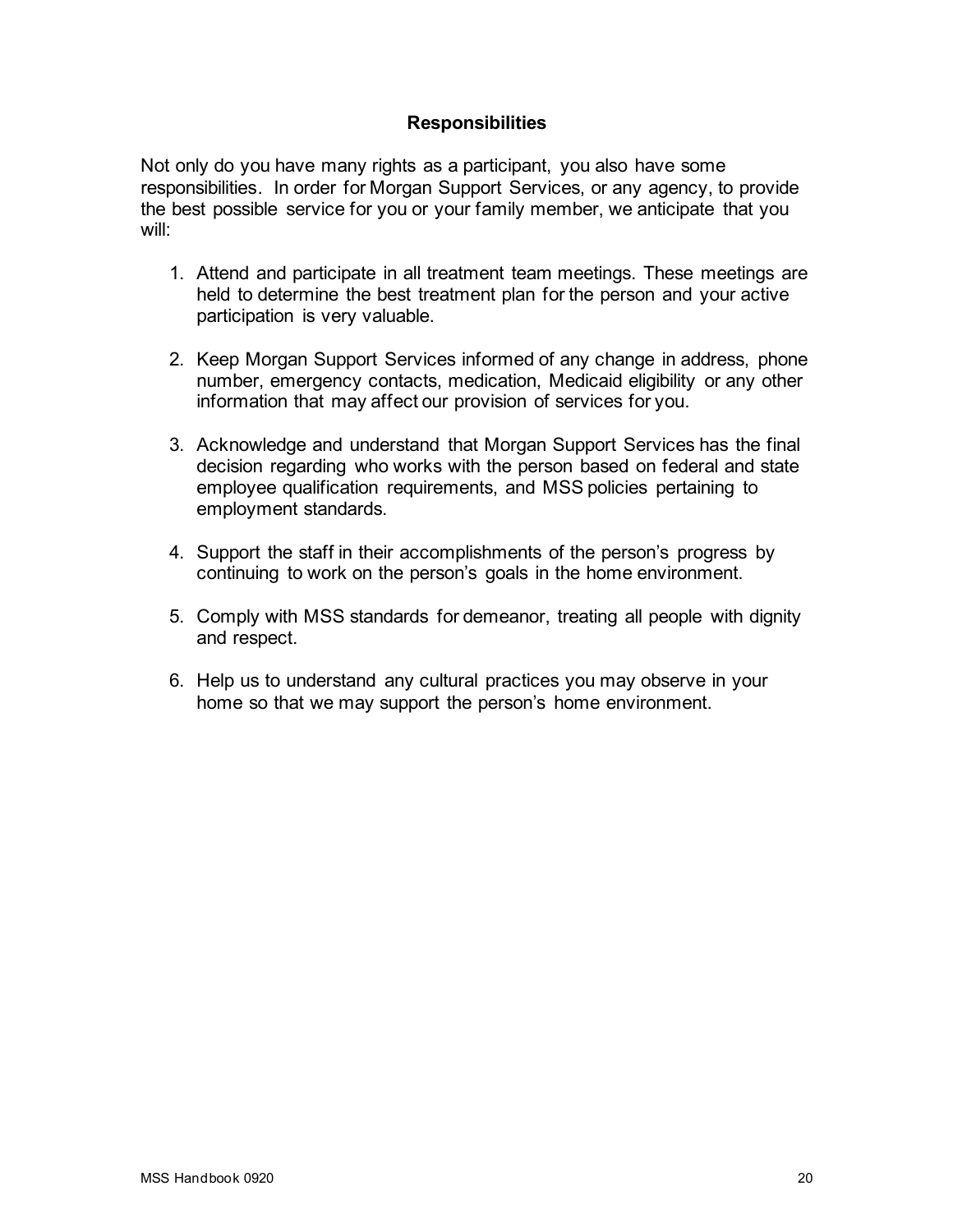#### **Safety**

At Morgan Support Services, we strive to provide a safe environment for all people. This means:

- $\triangleright$  making sure the physical plant is free of any hazardous or potentially unsafe conditions, and
- $\triangleright$  ensuring that the employees are well trained for emergency situations.

You, as a participant and/or family member, can help us. Here are some guidelines for you to follow.

- 1. Do not bring weapons of any kind to the MSS facility or any of its activities.
- 2. Do not bring drugs or alcohol to MSS, or use drugs or alcohol prior to coming to MSS.
- 3. Limit smoking to designated areas outside MSS facilities.
- 4. If a staff member provides transportation for the person, observe normal safety practices, such as wearing the seatbelt, keeping hands and objects inside the vehicle, and not exiting the vehicle until given permission to do so by the driver.
- 5. Follow the directives of MSS employees in emergency situations and during emergency drills.
- 6. Follow the safety guidelines found elsewhere in this package.

**In the event of an emergency or natural disaster, you may phone Russell Morgan at 336/402-5838 to determine the status of services, the agency's physical location, and/or any of the people supported, those employed, or anyone who may be visiting the facility.**

**Note: During the Covid-19 Pandemic, additional cleaning and screening activities will be implemented to insure that services are being provided in the safest way possible. MSS will maintain contact to insure everyone knows what's going on at all times, including when the facility may need to close temporarily for health and safety reasons.**